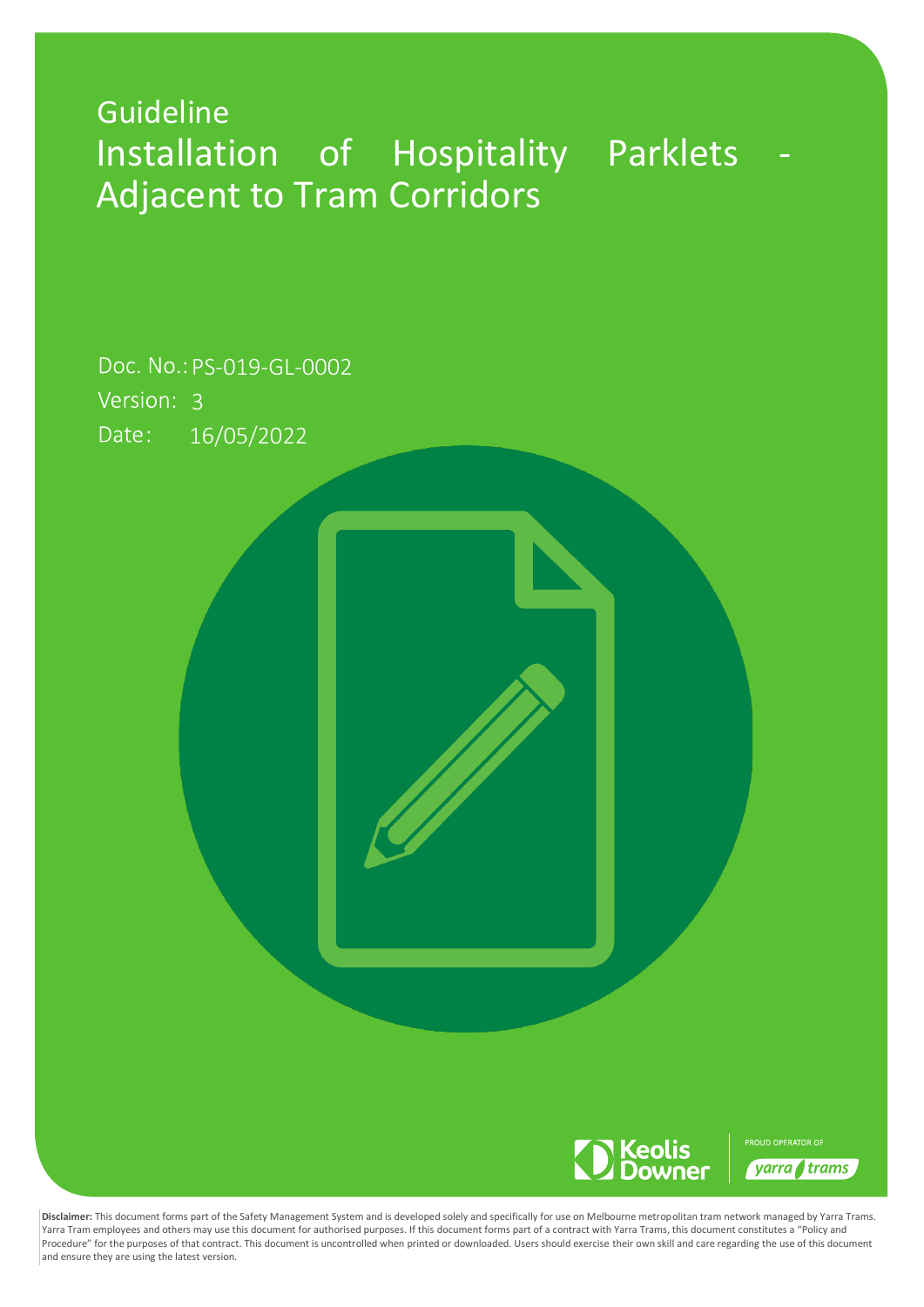



# **Table of Contents**

| $\mathbf{1}$   |     |  |  |  |  |  |  |
|----------------|-----|--|--|--|--|--|--|
| $\overline{2}$ |     |  |  |  |  |  |  |
| 3              |     |  |  |  |  |  |  |
| 4              |     |  |  |  |  |  |  |
| 5              |     |  |  |  |  |  |  |
|                | 5.1 |  |  |  |  |  |  |
|                | 5.2 |  |  |  |  |  |  |
|                | 5.3 |  |  |  |  |  |  |
| 6              |     |  |  |  |  |  |  |
| 7              |     |  |  |  |  |  |  |
| 8              |     |  |  |  |  |  |  |
|                | 8.1 |  |  |  |  |  |  |
|                | 8.2 |  |  |  |  |  |  |
|                | 8.3 |  |  |  |  |  |  |
|                | 8.4 |  |  |  |  |  |  |
| 9              |     |  |  |  |  |  |  |
| 10             |     |  |  |  |  |  |  |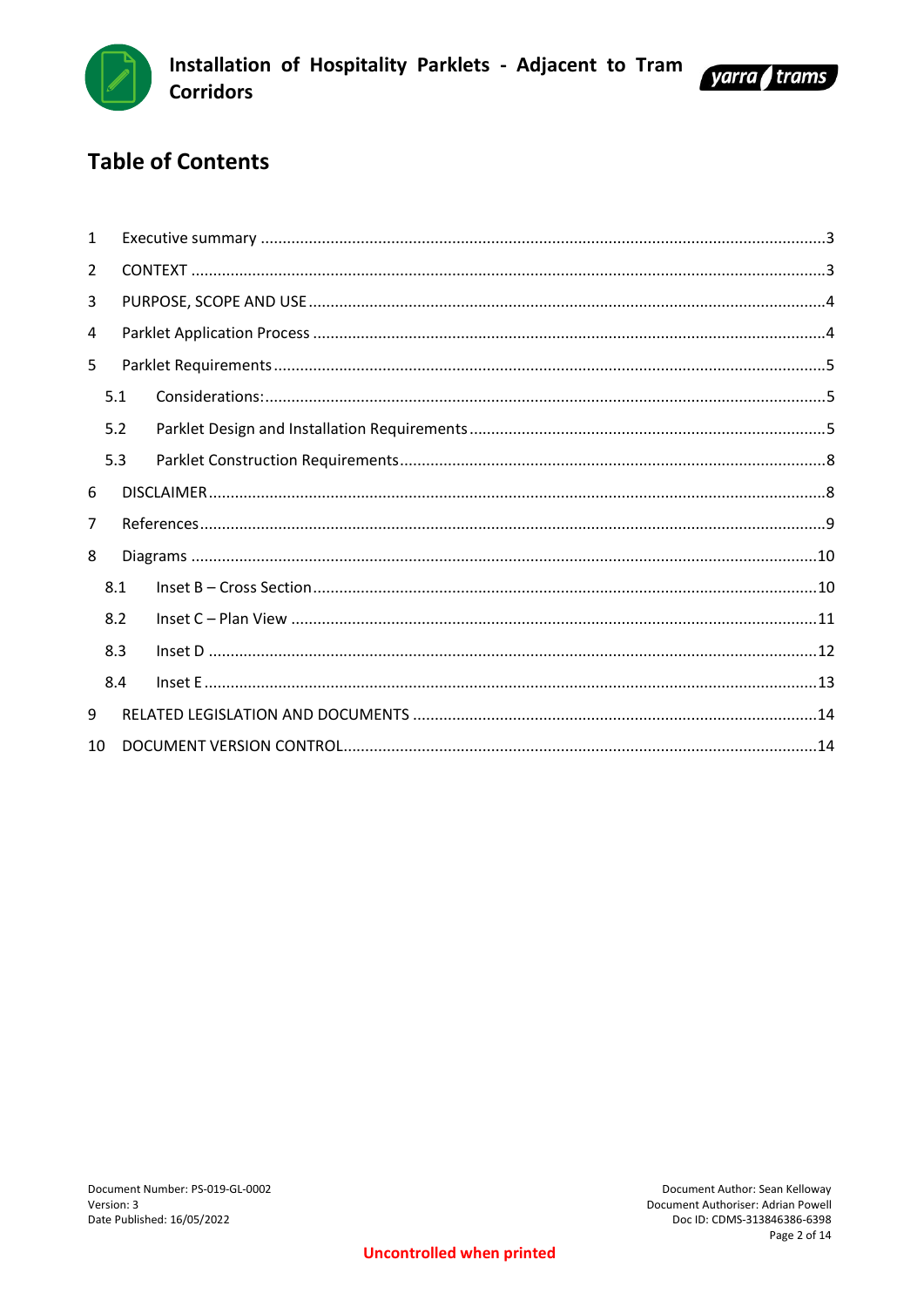



# <span id="page-2-0"></span>**1 EXECUTIVE SUMMARY**

Yarra Trams is committed to supporting vibrant streets, including the enhancements to trading opportunities and street life that Parklets offer. Trams and hospitality precincts have great synergies. This document is intended to ensure Parklet developments are safe and compatible with tram operations and associated infrastructure.

This document identifies the requirements for Yarra Trams to approve a Parklet application for the installation of a Parklet adjacent or near tram corridors. Factors considered are proximity to Yarra Trams infrastructure, Yarra Trams operational requirements, including accessibility, and Major Electricity Company electrical infrastructure.

# <span id="page-2-1"></span>**2 CONTEXT**

The establishment of Parklets may create risk to the public and tram operations. This document has been developed to provide guidance on applications for Parklets adjacent to tram corridors that may increase risk including:

- 1. potential increased consequence and risk of public injury in the event of a tram derailment;
- 2. electrical safety risks which may result from Earth Potential Rise between tramway rail systems and alternative earthing systems;
- 3. risks to accessibility to public transport facilities;
- 4. operational risks from difficulties that may be created for inspections and reactive works; and
- 5. risk of contact with live electrical apparatus.

This document details Yarra Trams requirements concerning the design and construction of Parklets. However, approval provided by Yarra Trams pursuant to this document is not considered as approval to proceed with construction. The applicant must ensure all other approvals and permits are obtained, including those required from the local municipality in which the Parklet is proposed to be installed.

No construction work is to commence without approval by Yarra Trams under this document. Factors such as site specific risks around the Parklet installations shall be considered and risk assessed so far as is reasonably practical (SFAIRP). Risk consideration shall include the complexity and proximity of the electrical and mechanical infrastructure, and the operational risks that may arise from both normal and disrupted tram operations. This risk assessment will address any increase in risk around this modification to public space and the use of this space by members of the public in the vicinity of tram corridors and assets. All plans for additions of Parklets that fall within the application process must be assessed by Yarra Trams and relevant designers of Parklets to ensure that risks are adequately managed prior to any Yarra Trams approval.

#### **Definition of a Parklet**

On-road hospitality spaces, otherwise known as Parklets, are an extension of available floor space of a commercial premise. They are typically structures or platforms created for public seating installed within kerbside parking spaces, providing open-air social interaction and dining in front of a respective business.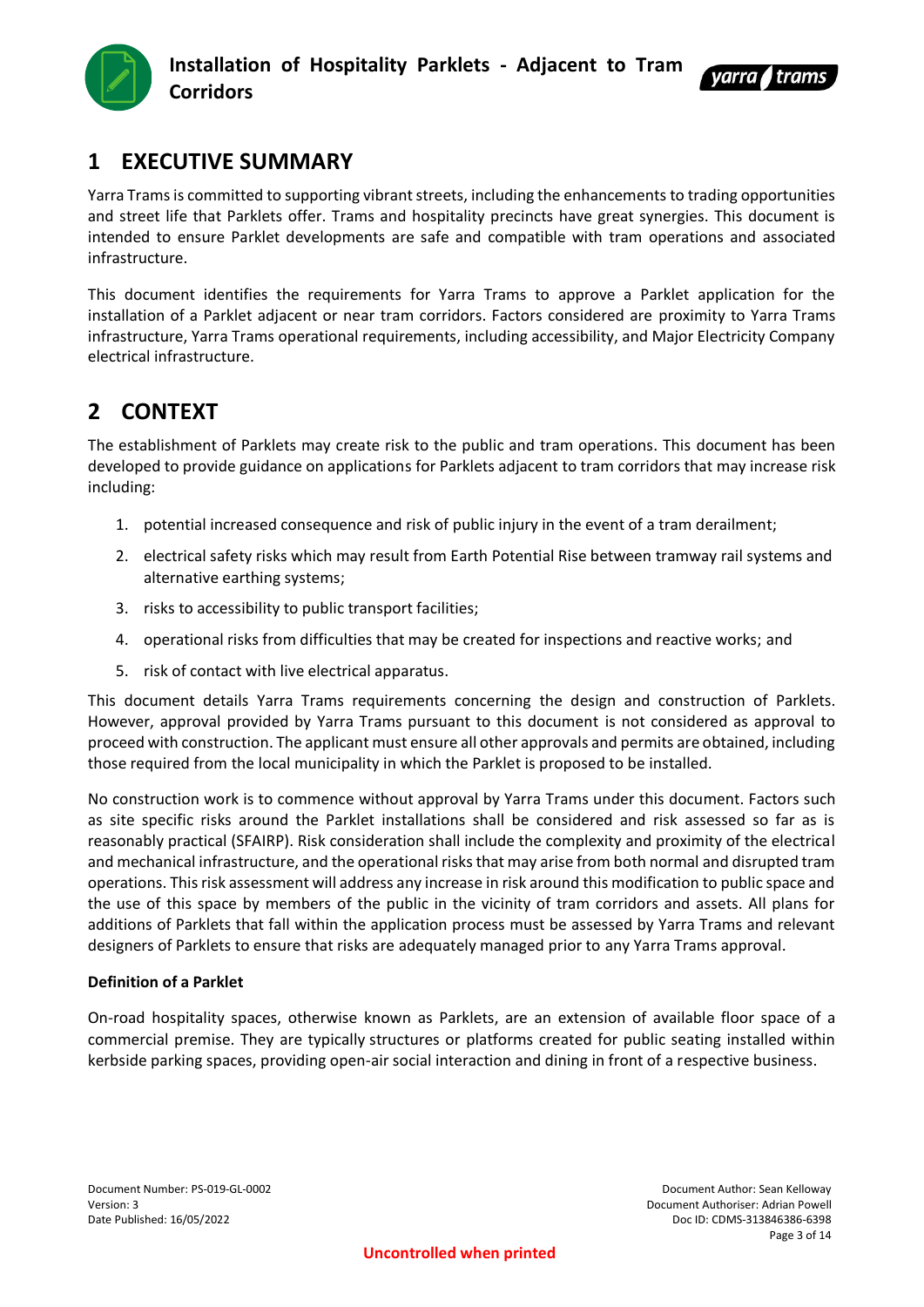



# <span id="page-3-0"></span>**3 PURPOSE, SCOPE AND USE**

This document ensures the Parklet design, installation, and operation:

- 1. aligns with Rail Safety National Law and Yarra Trams Enterprise Risk Management Procedure;
- 2. eliminates SFAIRP unacceptable risk to intending and alighting tram passengers;
- 3. eliminates unacceptable risks to persons using the new public space created by the parklet facility;
- 4. maintains Accessibility requirements in line with Road Safety legislation, DSAPT & DDA standards and guidelines;
- 5. maintains road safety principles, sightlines, and engineering standards & best practices; and
- 6. maintains full access to all tram infrastructure required for first responders attending to tram emergencies, preventative or reactive maintenance, and general operation of the tram network.

# <span id="page-3-1"></span>**4 PARKLET APPLICATION PROCESS**

Prior to construction of any Parklet design adjacent to a tram corridor, Yarra Trams requires all applicants to submit their Parklet design and a 'No Go Zone' application, including a risk assessment and Safe Work Method Statement (SWMS), via email to [dl-trafficengineer@yarratrams.com.au](mailto:dl-trafficengineer@yarratrams.com.au) for Yarra Trams Engineering review of design endorsement.

If the Parklet is proposed to be installed within a High-Risk Zones (No Go Zones) around tram assets will also require a Permit for Work to be issued. Applications must be submitted to [permits@yarratrams.com.au](mailto:permits@yarratrams.com.au) a minimum of 6 weeks prior to the proposed construction start date.

The application must contain the following information:

- 1. Plan view (looking at the proposed site from above), including a google earth view.
- 2. Section view or side elevation of the Parklet, in relation to existing road alignment, tram tracks, tram stop flag, overhead assets and any other tramway assets including pillar boxes, signal boxes, etcetera. The maximum height of the Parklet installation must be shown.
- 3. Engineered designs are desirable but not essential. However, the accuracy of all measurements is critical to the application. The design should show all relevant dimensions including (i) Parklet; (ii) respective offsets to tram tracks; (iii) other key site features and constraints, including tram infrastructure, such as tram poles and other tram assets. Designs must provide sufficient context to show how the design links to adjacent track infrastructure including switches, cross overs and other tramway features, which may increase risk to Parklet patrons.
- 4. All dimensions must be shown clearly on the design and must demonstrate adherence to Yarra Trams requirements as specified in this document.

In relation to the construction of any structure associated with the Parklet, respective construction methodology, and/or use of mobile plant within High-Risk Zones, refer to the following link for more information on how to work safely on or near tram infrastructure:

<https://yarratrams.com.au/permits-for-works>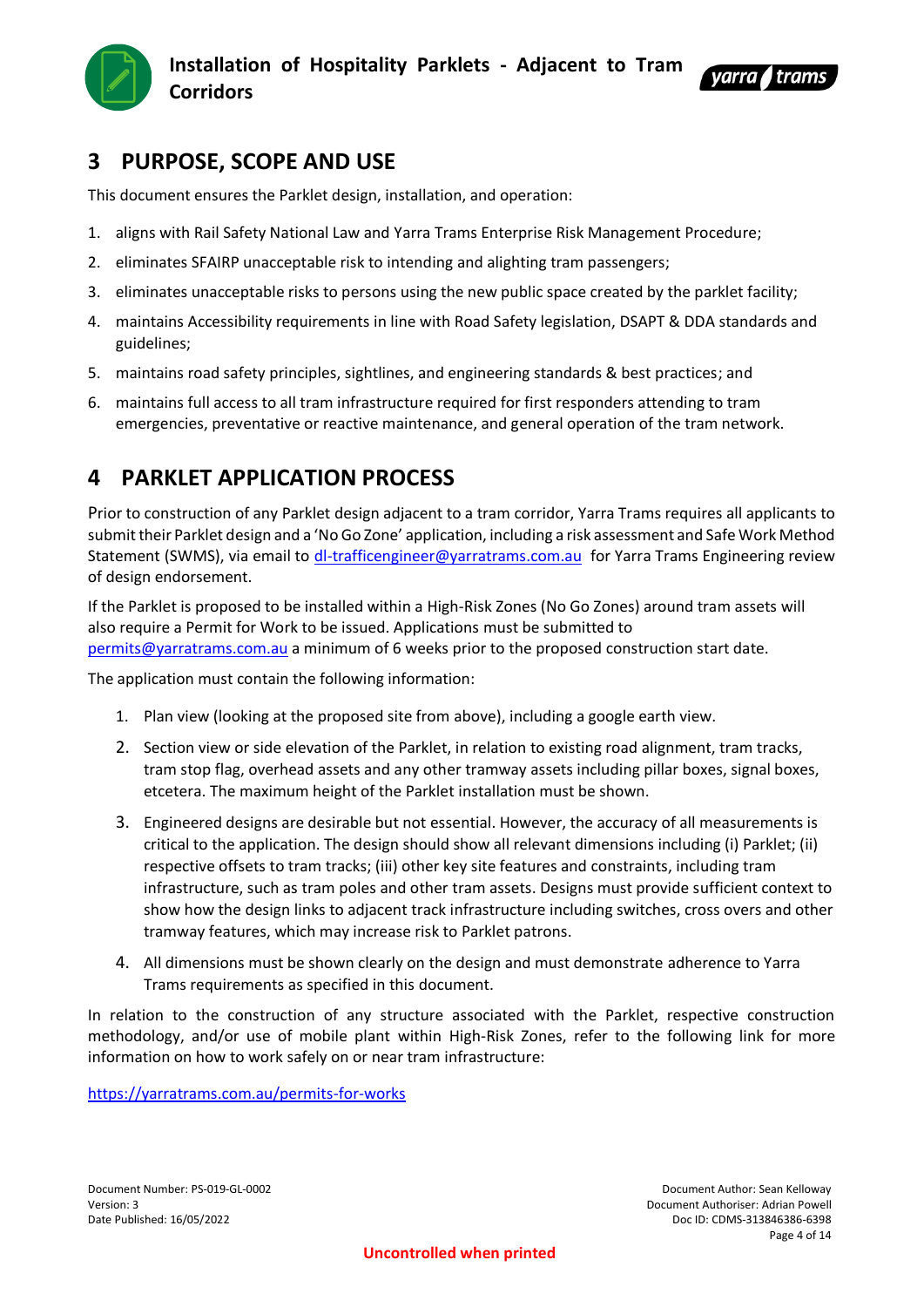



# <span id="page-4-0"></span>**5 PARKLET REQUIREMENTS**

In line with Rail Safety National Law and WorkSafe Victoria's [Hierarchy of Controls,](https://www.worksafe.vic.gov.au/hierarchy-control) risk elimination remains the safety objective. If a risk cannot be eliminated, then all safety risks must be managed as required in occupational health and safety legislation, to a level so far as is reasonably practicable (SFAIRP). In this context, Yarra Trams' requirements for positioning of a Parklet is detailed in 5.2.2 Parklet and Design Requirements below.

## <span id="page-4-1"></span>**5.1 Considerations:**

- 1. Alighting passengers at a respective kerbside tram stop may have boarded a low floor tram at an upstream DDA compliant level access platform.
- 2. Manual wheelchair egress at a kerbside stop is credible and does occur on the network. However, this activity requires adequate space to safely alight and manoeuvre away from a tram to safety.
- 3. Passengers with assistance animals or prams and accompanying handheld children require adequate space to depart a tram and exit the roadway in tandem.

## <span id="page-4-2"></span>**5.2 Parklet Design and Installation Requirements**

#### **5.2.1 Passenger Accessibility and Risk Assessments:**

To ensure no new risk is created for intending or alighting tram passengers, where a Parklet is proposed to be installed 20 – 30 metres on approach to a tram flag, the applicant, at their cost, must undertake an independent DSAPT Audit *and* either Safe Systems Assessment or Road Safety Audit, actioning any recommendations arising from those audits and/or assessments. These assessments must be conducted at the final design stage, and after installation to ensure legislative compliance.

The following risk assessments and reports must be completed:

- 1. Yarra Trams requires a Risk Assessment to assess tram operations and infrastructure risk.
- 2. All Parklets proposed to be installed within 30.0 metres of a tram stop flag require Road Safety Audit (RSA) Report.
- 3. Under Rail Safety National Law, Yarra Trams is mandated to manage risk SFAIRP. Yarra Trams may be required to undertake complex SFAIRP analysis with costs passed onto the applicant.
- 4. The RSA shall be undertaken by a qualified road safety auditor certified by DoT (Roads).
- 5. The RSA should:
	- $\circ$  Identify latent road safety risks associated with the subject site and any new road safety risk presented by the design and implementation of the proposed Parklet;
	- o Impact on Yarra Trams Operations to be taken into consideration and involve review by a qualified Yarra Trams Road Safety Auditor prior to endorsement;
	- o List recommended corrective actions that mitigate risks to stakeholder satisfaction;
	- o List responses and treatments implemented by the applicant and/or Road Authority.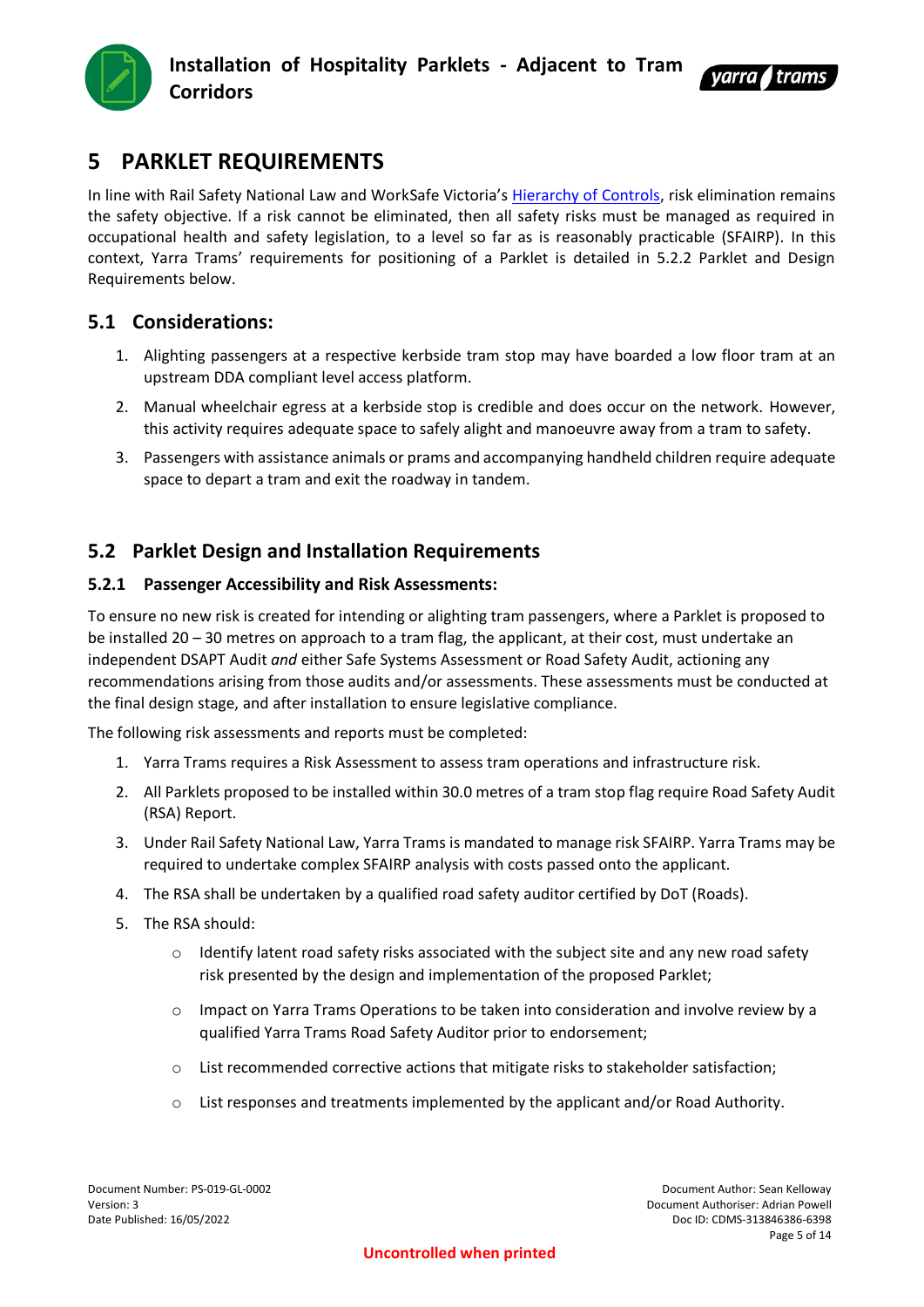



6. The RSA shall be at no cost to Yarra Trams, should be conducted at the final design stage, and validated post-installation to ensure legislative compliance. The RSA shall involve Yarra Trams at each milestone.

#### **5.2.2 Design & Implementation Requirements:**

Yarra Trams require a number of standards to be complied with (inclusive of Disability Standards for Accessible Public Transport and the Tram Engineering Standards) in order to provide approval of a Parklet.

The following key criteria must be met for any proposal to install a Parklet adjacent to a tram corridor:

- 1. Applications for Parklets within 20.0 metres of a kerbside tram stop flag will not be considered;
- 2. The Parklet "No Go Zone" is within 300mm of a tram pole (refer to the diagram of Tram Pole "No Go Zone" below). No infrastructure is permitted in that space;
- 3. Parklet structures and associated amenities (e.g., planter boxes and plants) must not impede sightlines of any road user, including but not limited to:
	- o between intending trams passengers and other road users;
	- o tram driver visibility to the tram stop flag and intending passengers;
	- o traffic or tram signals necessary for the safe operation of trams;
	- o visibility of errant road users/pedestrians that may appear from behind parklet structures or poles must be addressed;
- 4. Parklets must be fenced off at the road traffic interface to ensure that they do not provide alternative road crossing access points with the associated reduction in driver reaction times due to close proximity to the tram running;
- 5. the perpendicular distance between the back of tram rail and Parklet structural extremity must be an absolute minimum of 1.85 metres. Any part of the Parklet structure, including protruding foundations, must not encroach this absolute minimum (see Inset B). This applies to Parklets adjacent to the Straight (Tangent) track; and
- 6. in close proximity to curves, tram special works, crossovers, and/or track switches, the Parklet design will be considered on a case-by-case basis and may require additional impact attenuation devices to prevent injury from tram derailment risks.

The Applicant and/or Co-ordinating Road Authority or Local Municipality must ensure the design and implementation do not permit vehicle parking to impede tram passenger access. Where applicable, passenger access from trams to the nearest footpath must be no less than 1.5 metres in width. Subject to risk assessments, stand-alone traffic control devices may be required to prevent parked vehicles from impacting accessibility. Where approved, such devices must be maintained 1.5 metres from a Parklet structural extremity (see Inset C).

In accordance with this document Parklets must be designed and constructed no closer than 30 metres from a tram stop flag on the approach side of the stop (see Inset C). At Yarra Trams discretion *and* where safe accessibility requirements can be maintained, *and* no risk of 'drive-by stationary tram' exists, Parklet installation between 20 – 30 metres on the approach to a tram stop may be considered (see Inset D).

Where the public road has 2-lanes in the direction of travel (1 traffic lane including trams and 1 parking lane), Parklets may be considered between 20.0 and 30.0 metres solely at Yarra Trams' discretion.

Document Number: PS-019-GL-0002 Document Author: Sean Kelloway

Version: 3 Document Authoriser: Adrian Powell Date Published: 16/05/2022 Doc ID: CDMS-313846386-6398 Page 6 of 14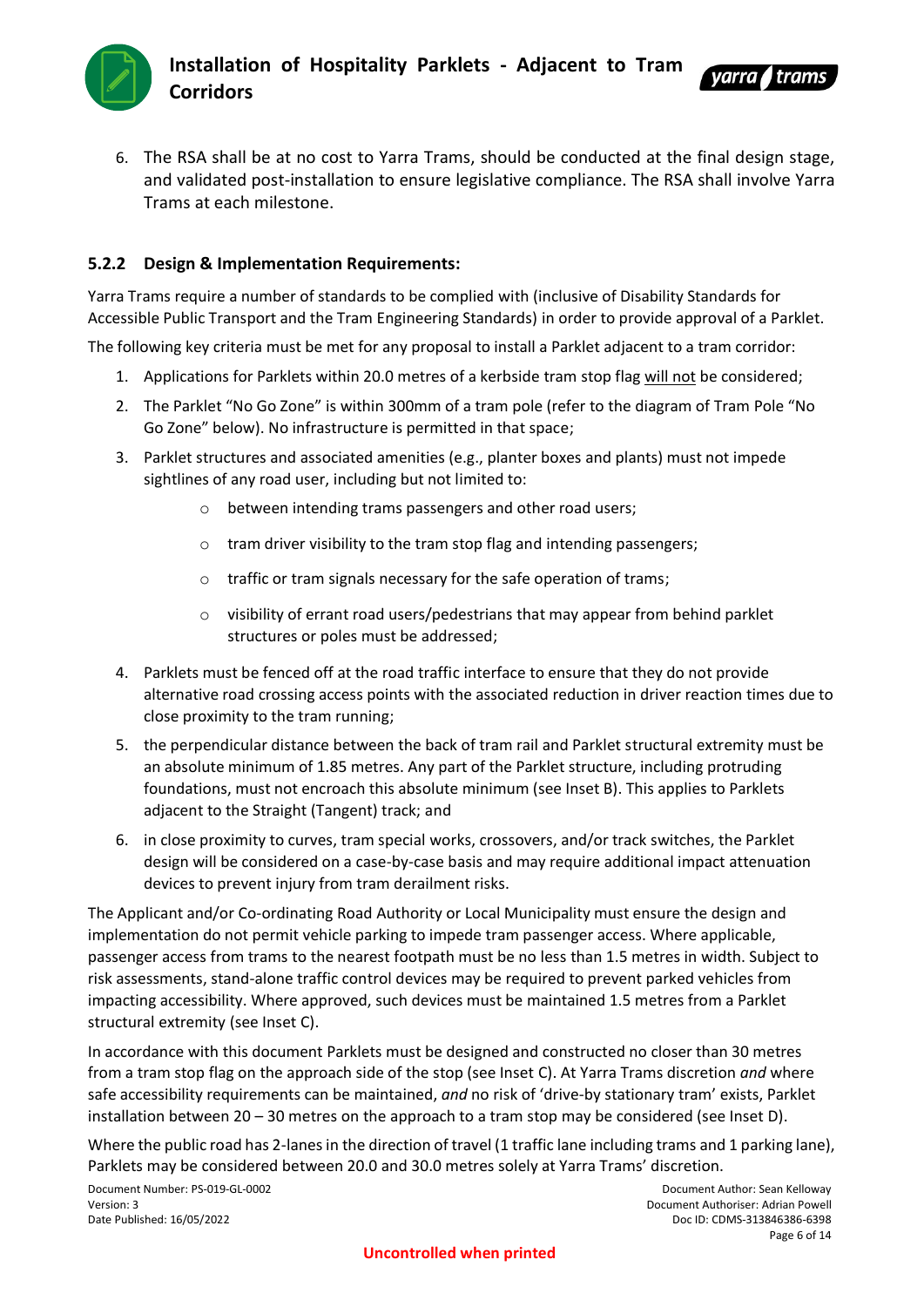



Where the public road has 3-lanes in the direction of travel (1 traffic lane, 1 shared traffic/tram lane, and 1 parking lane), Parklets must not be installed within 30.0 metres of a tram stop flag

The Parklet design and installation must:

- 1. not exceed two parking bays in length when in proximity to a tram stop;
- 2. remove any residual designated parking bays within the 30-metre offset;
- 3. remove any residual designated parking bays within 20-metres of a tram stop flag on the approach;
- 4. be no closer than 3 metres on the *departure* side of a tram stop flag;
- 5. include gazetted and signposted Tow Away provisions to enable timely removal of vehicles that pose a road safety or accessibility hazard; and
- 6. ensure sight distances are in accordance with Austroads Guidelines. Parklet installation or operation must not impede:
	- o sightlines between intending tram passengers and other road users;
	- o tram driver line-of-sight to tram signage and/or signals required for safe tram operations; or
	- $\circ$  tram driver sightlines to other pedestrians that may be using access points created by parklets.

#### **5.2.3 Crash Protection Devices:**

Crash protection devices shall be designed and installed to satisfy independent safety assessments, the Co-ordinating Road Authority, and Yarra Trams. The lateral distance between the tram rail and the crash protection device must comply with the minimum 1.85 metres offset specified in this document.

#### **5.2.4 Tram Pole "No Go Zone" (NGZ) –**

1. Parklets shall not be installed within 300mm's of a tram pole, in line with Victorian Electrical Supply Industry guidelines. Where possible, Parklets should be designed to provide as much clearance from the tram pole as practicable. For all installations in the vicinity of a tram pole, an assessment by Yarra Trams will take place and may require additional controls such as installation of nonconductive furniture/structures and protective barriers on the pole

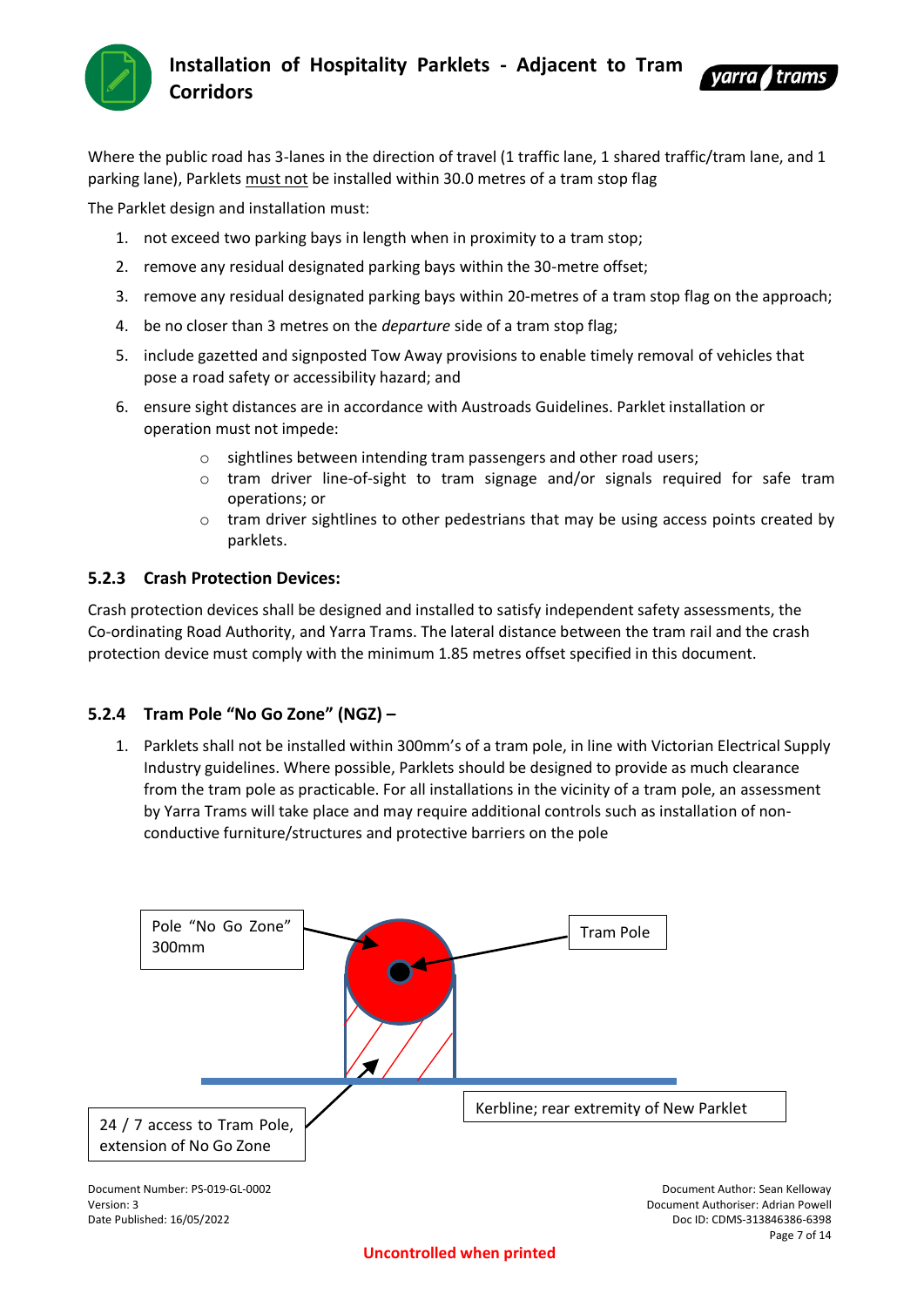



2. Other No Go Zone diagrams:

<https://yarratrams.com.au/media/2081/adjacent-to-tram-poles.pdf> <https://yarratrams.com.au/media/2080/vicinity-of-tram-tracks.pdf> <https://yarratrams.com.au/media/2077/above-and-below-tram-tracks.pdf>

- 3. Note: all installations in the proximity of a tram pole or electrical infrastructure must adhere to the Electrical Safety (General) Regulations 2019.
- 4. Access to Yarra Trams assets for maintenance and emergencies shall not be impeded.

## <span id="page-7-0"></span>**5.3 Parklet Construction Requirements**

- 1. Construction work must not commence without **approval** by Yarra Trams given pursuant to this document.
- 2. Site specific SWMS covering installation methodology must be submitted to Yarra Trams.
- 3. Construction design must use non-conductive material.
- 4. Construction design must account for easy dismantling.
- 5. Overall Parklet height design not to exceed 1.8 meters inclusive of balustrade from road level.
- 6. No awning or Pergola type construction is permissible on a Parklet.
- 7. No conductive heaters to be used under overhead infrastructure.

# <span id="page-7-1"></span>**6 DISCLAIMER**

To the maximum extent permitted by law, Yarra Trams will not be liable for any loss, damage, liability or claim whatsoever suffered or incurred by any person arising directly or indirectly out of:

- 1. the use or reliance on the information contained within this document;
- 2. the use of a Parklet; or
- 3. electrical hazards in connection with the failure to address risks with the design and installation of Parklets in close proximity to tram assets, in accordance with this document.

This document cannot be relied upon in relation to protection against future network development, planned or unplanned works, or legislative requirements. Future modification to or removal of Parklets to accommodate Yarra Trams operational requirements, works, legislative requirements and future developments of the tram network may be required to be implemented by the Parklet owner at their sole cost and expense.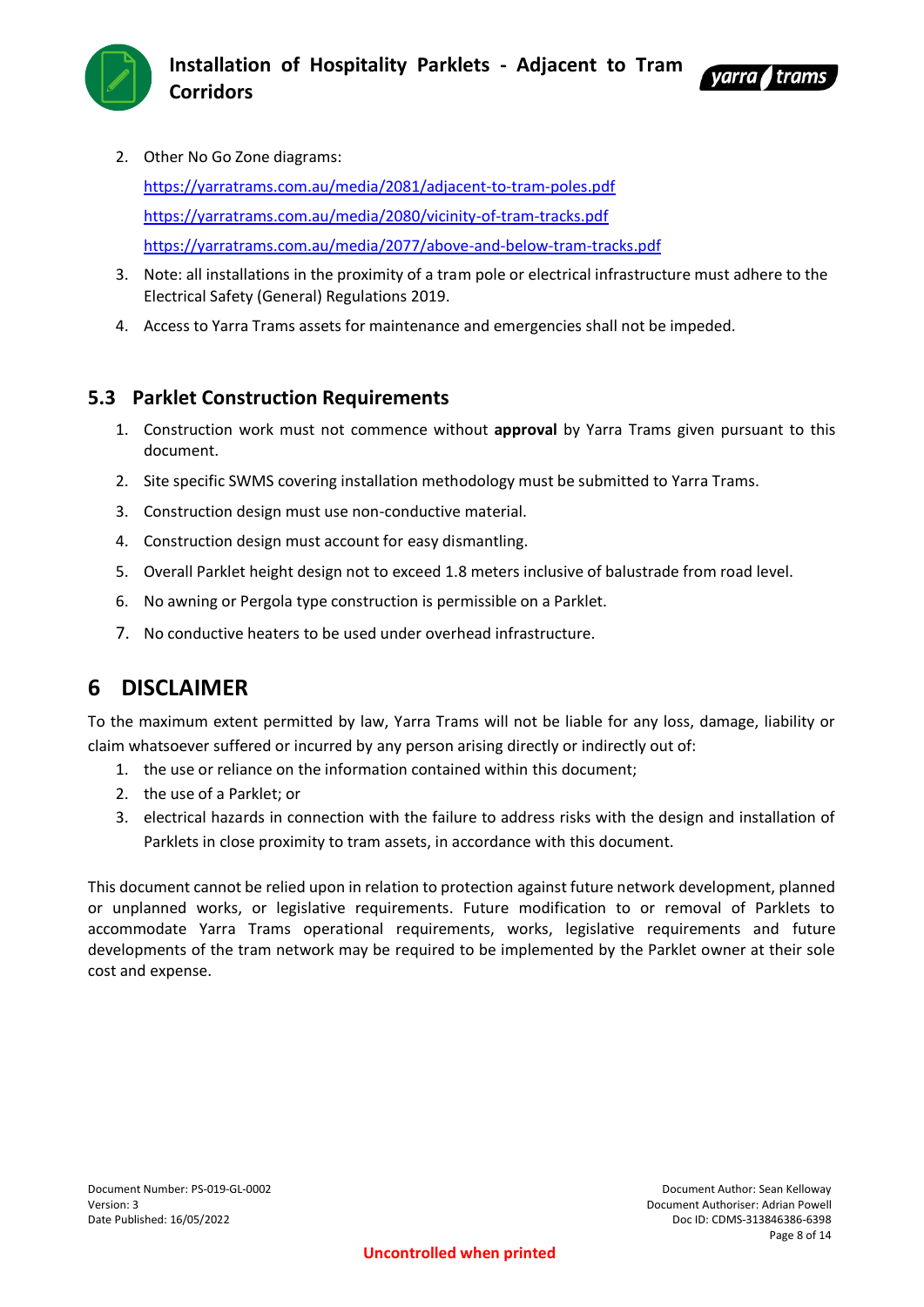



# <span id="page-8-0"></span>**7 REFERENCES**

- 1. Victorian Traction Industry Electrical Safety Rules 2019
- 2. Yarra Trams Electrical Infrastructure Safety Rules V3
- 3. Electrical Safety (General) Regulations 2019
- 4. Safe Systems principles
- 5. Yarra Trams Standard Drawing:
	- o STD\_T9000 Tramway Structure Gauge
- 6. Austroads Guide to Traffic Management Part 3: Geometric Design
- 7. Department of Transport:
	- o Disability Standards for Accessible Public Transport
	- o Traffic Engineering Manual, Volume 3 [Accessibility \(DDA\) Guidelines](https://austroads.com.au/publications/traffic-management/agtm11)
	- o Road Design Note 06-04 Accepted Safety Barrier Products
- 8. Road Safety Road Rules National minimum distance passing cyclists (1.0m up to 60 kph), effective 26 April 2021.
- 9. Australian Standard nominal parking bay = 2.4m\* x 5.4m\*\*
- 10. Department of Transport "On-road dining approvals as we progress into a COVID normal" version 1 (October 2020)

\* This document uses a 2.2m bay width within a 2.8m traffic lane (absolute minimum) as a worst-case scenario.

\*\* This document has been based on 6.0m parking bays as used by Municipalities on the tram network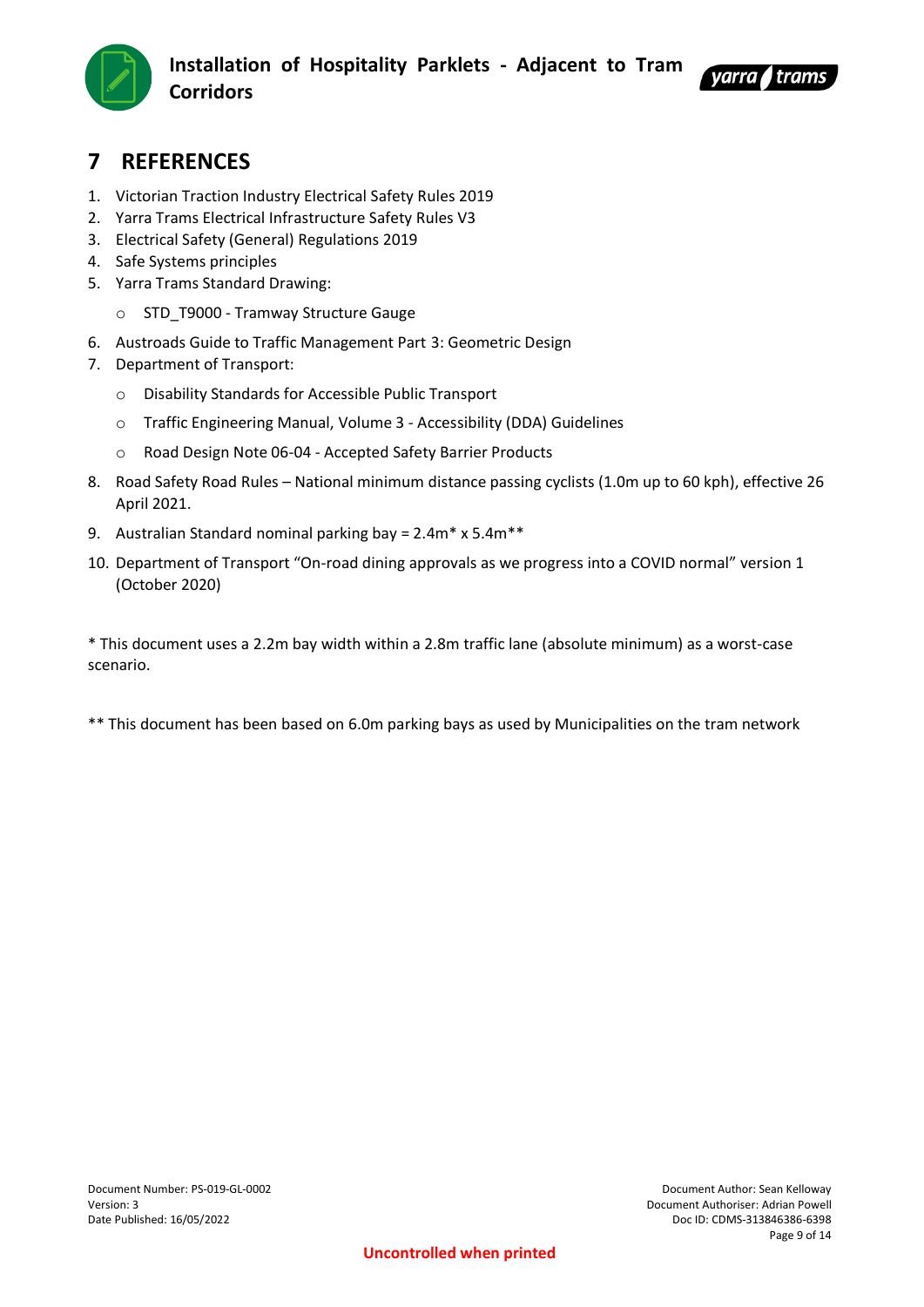



# <span id="page-9-0"></span>**8 DIAGRAMS**

## <span id="page-9-1"></span>**8.1 Inset B – Cross Section**

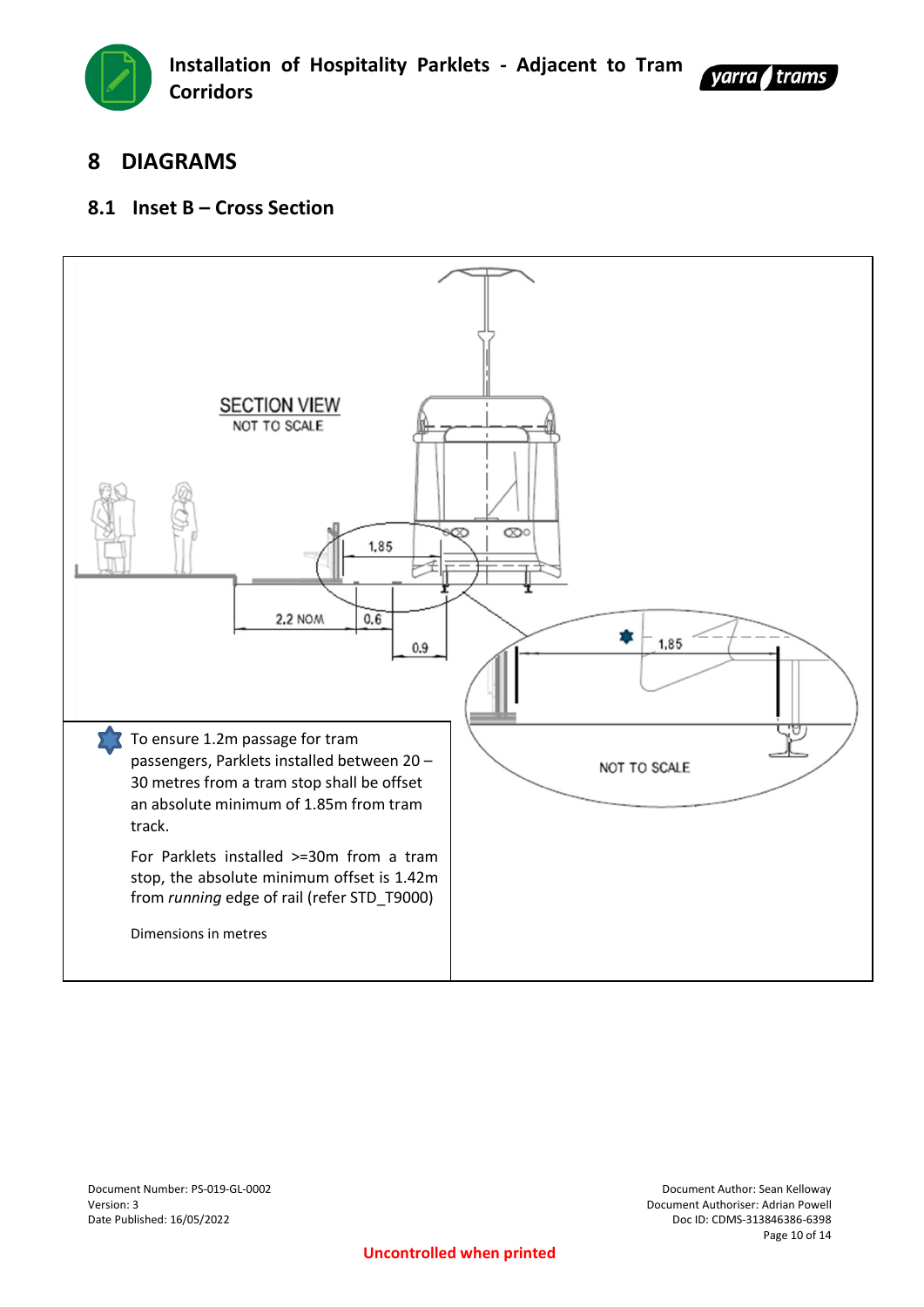



## <span id="page-10-0"></span>**8.2 Inset C – Plan View**

## **Yarra Trams Preferred Treatment**



Document Number: PS-019-GL-0002 Document Author: Sean Kelloway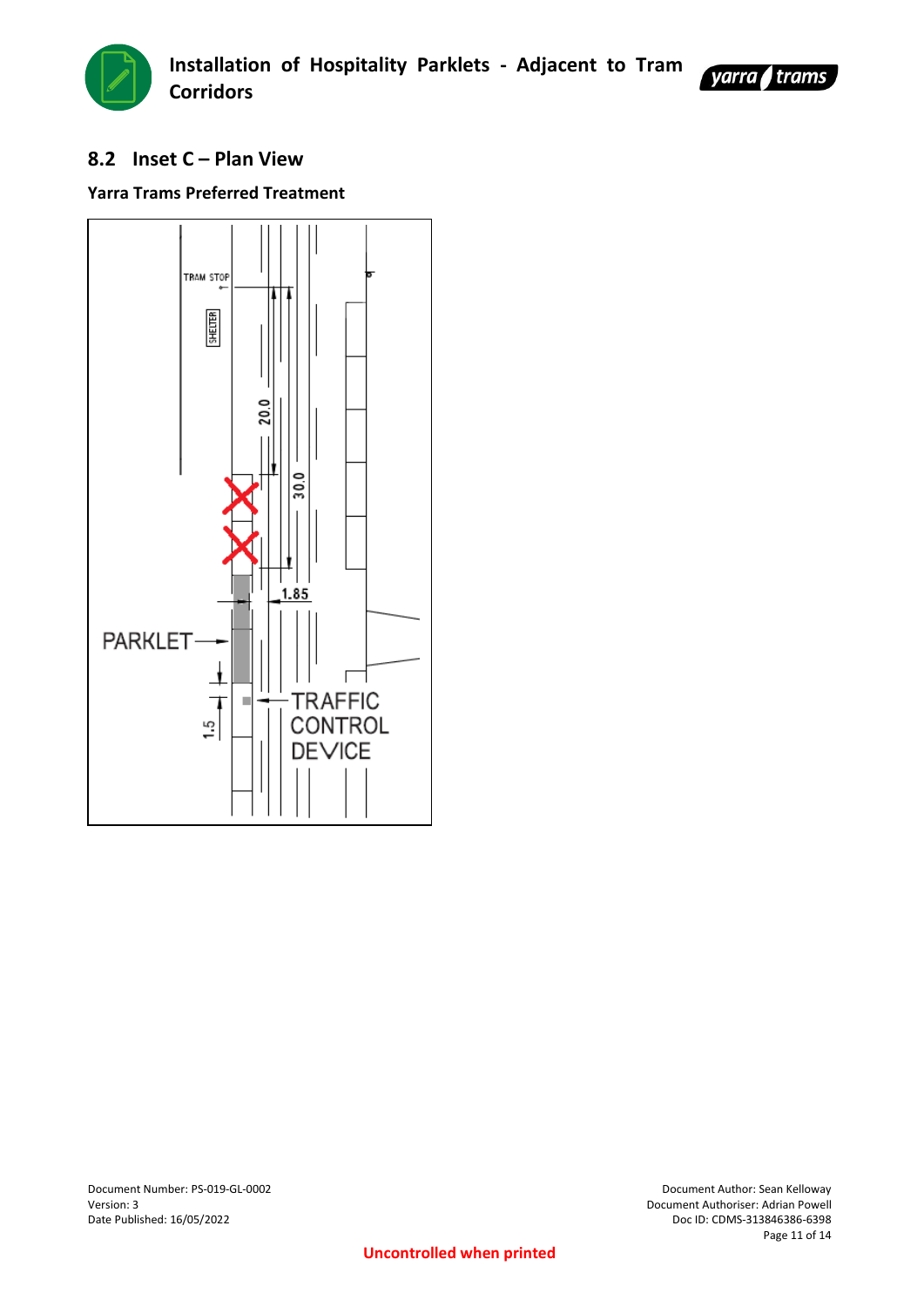



## <span id="page-11-0"></span>**8.3 Inset D**

## **Design by Exception**



Document Number: PS-019-GL-0002 Document Author: Sean Kelloway

Version: 3 Document Authoriser: Adrian Powell Doc ID: CDMS-313846386-6398 Page 12 of 14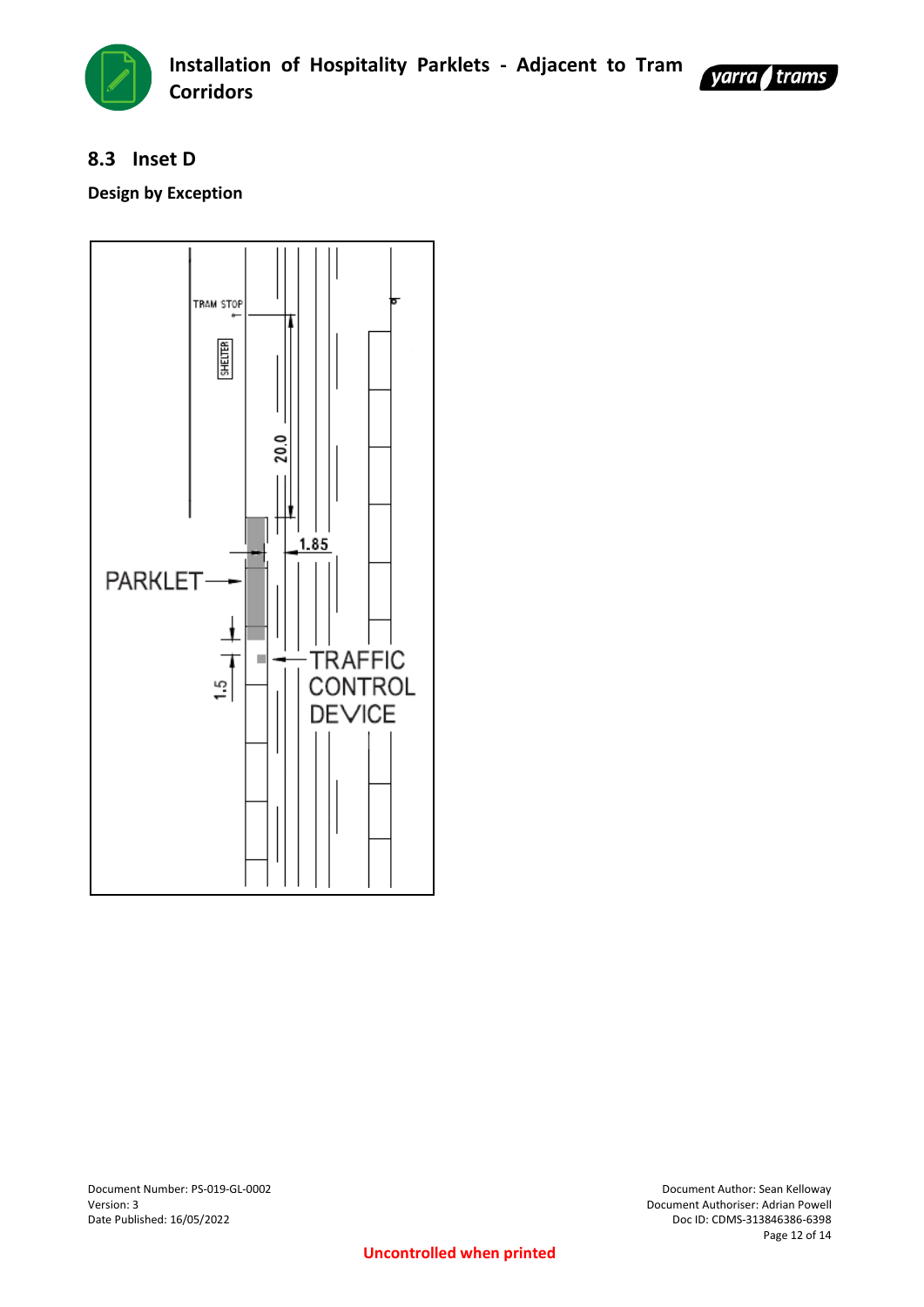



## <span id="page-12-0"></span>**8.4 Inset E**

## **Supplementary Design – Additional Traffic Lane**